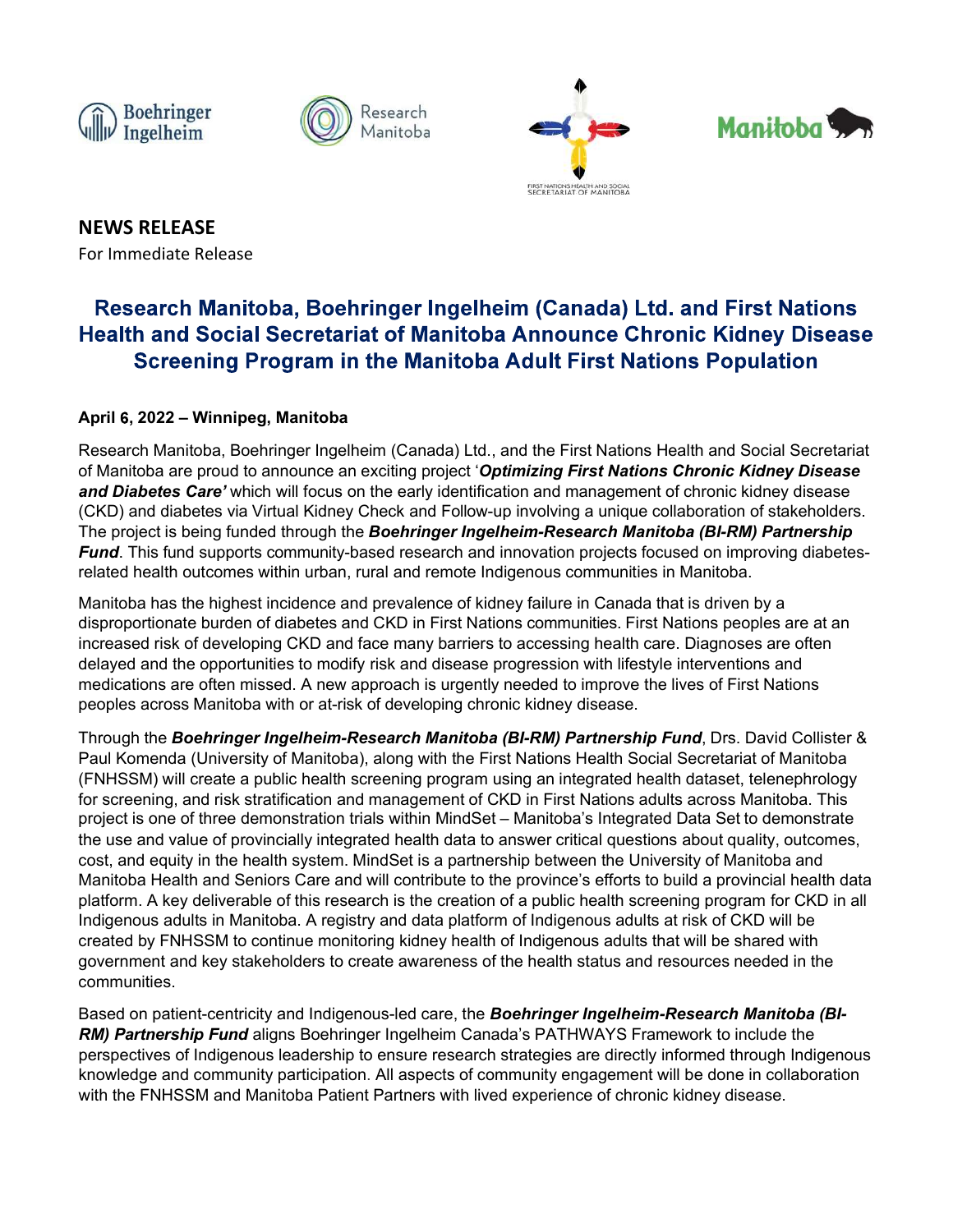"The high prevalence of chronic kidney disease and diabetes in Manitoba is a critical issue facing our province's healthcare system. Finding innovative and effective solutions to address this requires a unique partnership such as this. We are proud to partner with Boehringer Ingelheim (Canada) on the Boehringer Ingelheim-Research Manitoba (BI-RM) Partnership Fund supporting this important research. This strategic partnership with Boehringer Ingelheim Canada and FNHSSM provides Manitoba with an opportunity to help improve chronic kidney disease and diabetes health outcomes within Indigenous communities in Manitoba and advance more equitable access to care among Manitoba's Indigenous communities," said Karen Dunlop, CEO of Research Manitoba.

"Creating innovative healthcare solutions for all Canadians is part of our purpose as a company in Canada. We believe by partnering with Indigenous communities, companies and organizations we can help to address healthcare gaps for all Canadians. Addressing system gaps by partnering with researchers and stakeholders will drive patient-centric healthcare with respectful and culturally appropriate education, resources, and support to Indigenous Peoples in a community-driven way," said Andrea Sambati, President and CEO of Boehringer Ingelheim (Canada) Ltd.

"This is an opportunity to create a First Nations co-led diabetes surveillance strategy that adheres to the First Nations principles of OCAP (ownership, control, access and possession) and asserts First Nations data sovereignty through the signing of information sharing agreements that outline the terms of collection and use of First Nations data that supports the urgent need to address the high prevalence of diabetes amongst Manitoba First Nations and complications resulting from diabetes through screening and access to primary care specialists before complications negatively impact the wellbeing of First Nations who may be at risk of developing diabetes. First Nations children within Manitoba are "25 times more likely to be diagnosed with diabetes than other Manitobans", we need to begin screening at earlier stage, this partnership will provide the evidence needed to intervene at an earlier stage based before complications begin," said Leona Star, Director of Research with the FNHSSM. support to Indigenous Peoples in a community-driven way," said Andrea Sambati, President and CEO of<br>Boehringer Ingelheim (Canada) Ltd.<br>This is an opportunity to create a First Nations co-led diabetes surveillance strategy Boehringer Ingelheim (Canada) Ltd.<br>This is an opportunity to create a First Nations co-led diabetes surveillance strategy that adheres to the First<br>Nations principles of OCAP (ownership, control, access and possession) and This mean the end of the signing of information since a decosed convention of overage which we all the signing of information sharing agreements that outlient the terms of collection and the Softe (of the signing of inform

"Indigenous peoples living in rural and remote parts of the province often have barriers in accessing diagnostic and treatment options for conditions such as kidney disease and diabetes. Innovative projects like this, that include Indigenous leadership in addressing health issues and in the development of solutions will help to empower and optimize care for Indigenous Manitobans," said Alan Lagimodiere, Minister for Indigenous Reconciliation and Northern Relations.

"This project will determine the best way to operationalize population-based screening for chronic kidney the risk of heart disease and kidney failure. We want to create a population-based screening program, similar complications of diabetes and kidney disease that are negatively impacting health and quality of life," said Dr. David Collister, nephrologist and assistant professor at the University of Manitoba.

This initiative marks a leading public-private collaboration in Indigenous healthcare in Canada and, if proven successful, will determine the most effective way to complete population-based screening for chronic kidney disease in First Nations adults in Manitoba.

-30-

# Contact:

Tammy Hildebrand, Manager, Communications Research Manitoba P: 204.797.3258 E: tammy.hildebrand@researchmb.ca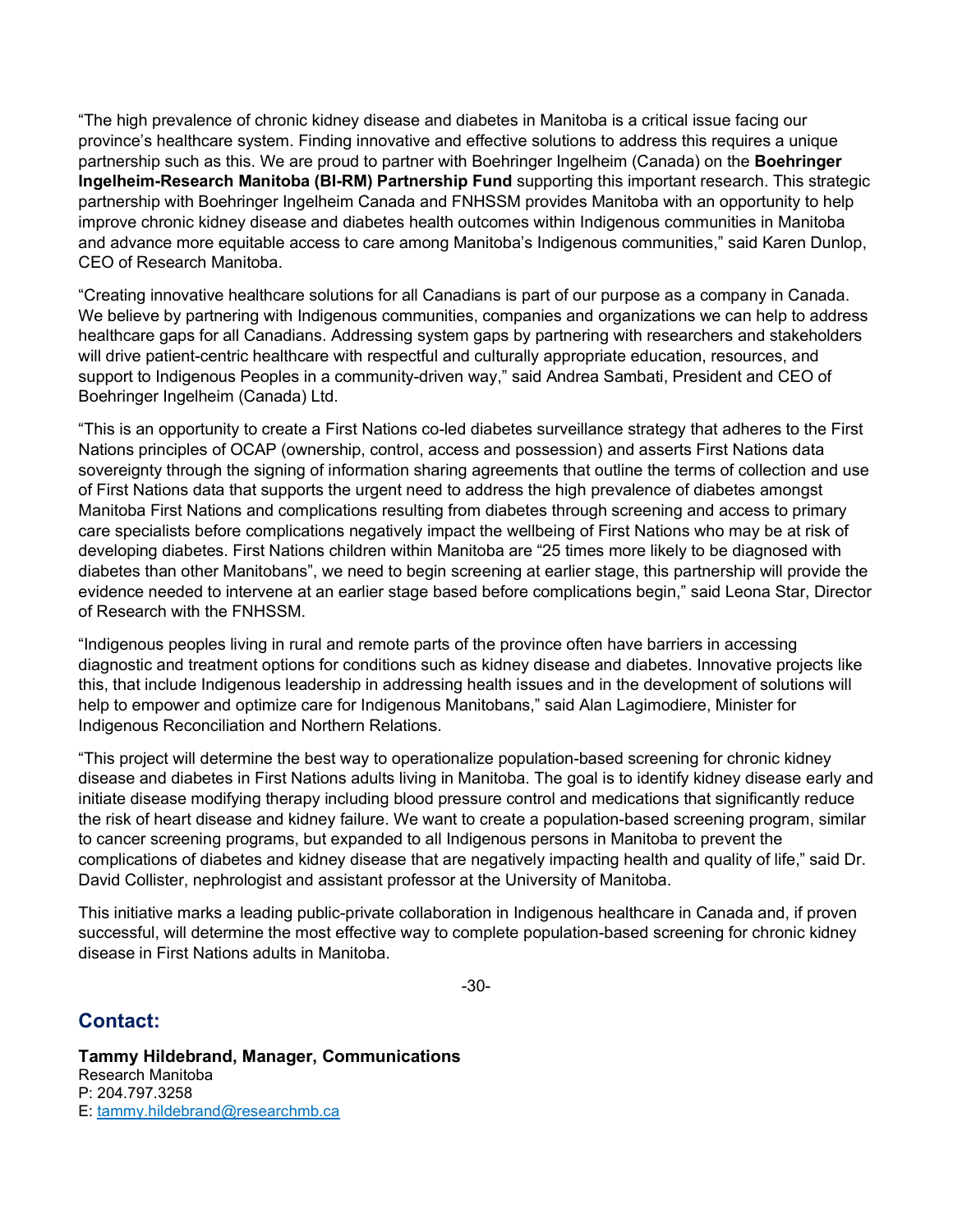# About Research Manitoba

Research Manitoba promotes, supports, and coordinates the funding of research excellence and innovation in health, natural and social sciences, engineering, and the humanities in Manitoba. Research Manitoba supports local talent development by providing research support to early career researchers and graduate students, along with fostering strategic partnerships to strengthen research and innovation in Manitoba. Learn more at www.researchmanitoba.ca.

# About Boehringer Ingelheim (Canada) Ltd.

Boehringer Ingelheim is working on breakthrough therapies that improve the lives of humans and animals. As a leading research-driven biopharmaceutical company, the company creates value through innovation in areas of high unmet medical need. Founded in 1885 and family-owned ever since, Boehringer Ingelheim takes a long-term perspective. Approximately 52,000 employees serve more than 130 markets in the three business areas, Human Pharma, Animal Health and Biopharmaceutical Contract Manufacturing. The Canadian headquarters of Boehringer Ingelheim was established in 1972 in Montreal, Quebec and is now [located in Burlington, Ontario. Boehringer Ingelheim](https://www.boehringer-ingelheim.ca/en) employs approximately 600 people across Canada. Learn more at www.boehringer-ingelheim.ca.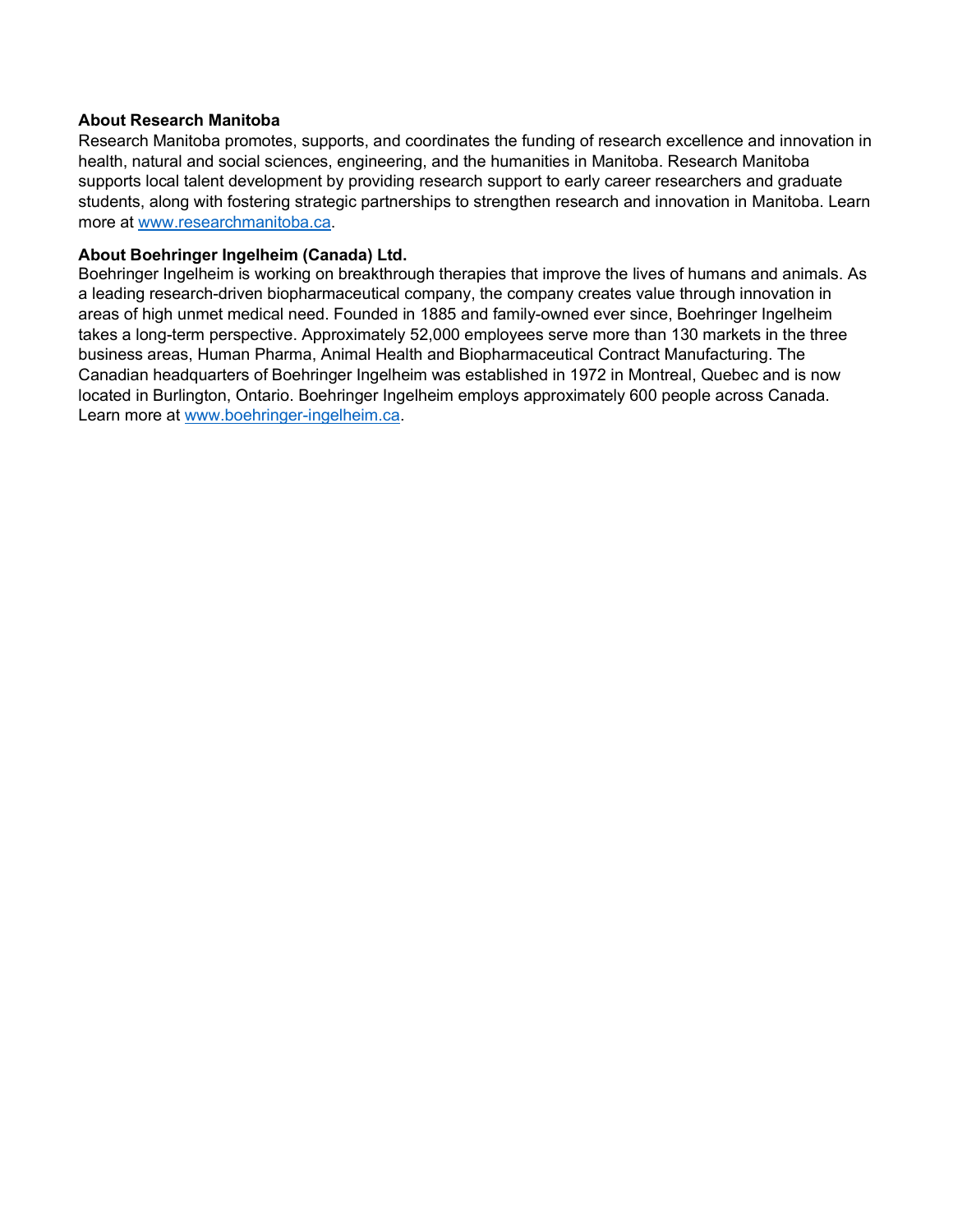







# COMMUNIQUE DE PRESSE

# Research Manitoba<br>
Manitoba, Boehringer Ingelheim Canada et le Secrétariat à la<br>
Santé et aux affaires sociales des Premières Nations du Manitoba<br>
pour la population adulte des Premières nations du Manitoba<br>
pour la popula santé et aux affaires sociales des Premières Nations du Manitoba annoncent un programme de dépistage de la maladie rénale chronique pour la population adulte des Premières nations du Manitoba Solar Communique De PRESSE<br>
Communique De PRESSE<br>
Research Manitoba, Boehringer Ingelheim Canada et<br>
santé et aux affaires sociales des Premières Nation<br>
annoncent un programme de dépistage de la maladie<br>
pour la populatio

Research Manitoba,<br>
Research Manitoba, Boehringer Ingelheim Canada et le Secrétariat à la<br>
santé et aux affaires sociales des Premières Nations du Manitoba<br>
annoncent un programme de dépistage de la maladie rénale chroniqu Premières Nations du Manitoba sont fiers du Manitoba sont fiers de la manitoire du Manitoba sont fiers d'annoncer un programme de dépistage de la maladie rénale chronique<br>
pour la population adulte des Premières Nations du la maladie rénale chronique et du diabète chez les Premières nations » qui portera sur le dépistage précoce et **Example 19 (COMMUNIQUE DE PRESSE<br>
Research Manitoba, Boehringer Ingelheim Canada et le Secrétariat à la<br>
santé et aux affaires sociales des Premières Nations du Manitoba<br>
annoncent un programme de dépistage de la maladie** virtuels de la maintoire de la maindre rendue rendue possible de la santé et de la santé et aux affaires sociales des Premières Nations du Manitoba<br>annoncent un programme de dépistage de la maladie rénale chronique<br>pour la financé par le Fonds de partenariat Boehringer Ingelheim-Research Manitoba (BI-RM). Le fonds sert à financer des projets de recherche et d'innovation communautaires axés sur l'amélioration de la santé des personnes diabétiques au sein des communautés autochtones de régions rurales et éloignées du Manitoba. COMMUNIQUE DE PRESSE<br>
Research Manitoba, Boehringer Ingelheim Canada et le Secrétariat à la<br>
santé et aux affaires sociales des Premières Nations du Manitoba<br>
annoncent un programme de dépistage de la maladie rénale chroni **Example 19 and 19 and 19 and 19 and 19 and 19 and 19 and 19 and 19 and 19 and 19 and 19 and 19 and 19 and 19 and 19 and 19 and 19 and 19 and 19 and 19 and 19 and 19 and 19 and 19 and 19 and 19 and 19 and 19 and 19 and 19** Research Manitoba, Boehringer Ingelheim Canada et le Secrétariat à la<br>
santé et aux affaires sociales des Premières Nations du Manitoba<br>
annoncent un programme de dépistage de la maladie rénale chronique<br>
pour la populatio Research Manitoba, Boehringer Ingelheim Canada et le Secrétariat à la<br>
santé et aux affaires sociales des Premières Nations du Manitoba<br>
annoncent un programme de dépistage de la maladie rénale chronique<br>
pour la populatio Contract the descriptions of the model of the model of the method of the system of the system of the method of the method of the Particle method and the system of the method of the system of the system of the system of the Sante et aux atraires sociales des Premieres nations du Manitoba<br>
annoncent un programme de dépistage de la maladie rénale chronique<br>
Le 6 avril 2022 – Winnipeg, Manitoba<br>
Le 6 avril 2022 – Winnipeg, Manitoba<br>
Research Ma **annoncent un programme de dépistage de la maladie rreponduel and propulation adulte des Premières nations d<br>Le 6 avril 2022 – Winnipeg, Manitoba<br>Research Manitoba, Boehringer Ingelheim (Canada) Ltée et le Secrétariat à la DOUIT 1a population adulte des Premières nations du Manitoba<br>Research Manitoba, Boehringer Ingelheim (Canada) Ltée et le Secrétariat à la santé et aux affaires sociales des<br>Premières Nations du Manitoba sont fiers d'annon Le 6 avril 2022 – Winnipeg, Manitoba**<br>Research Manitoba, Boehringer Ingelheim (Canada) Ltée et le Secrétariat à la santé et aux affaires sociales des<br>Premières Nations du Manitoba sont fiers d'amonocer un projet passionna Le 6 avril 2022 – Winnipeg, Manitoba<br>Research Manitoba, Boehringer Ingelheim (Canada) Liée et le Secrétariat à la santé et aux affaires sociales des<br>Premières Nations du Manitoba sont fiers d'annoncer un projet passionnant

moyen d'une série de données intégrées sur la santé, une système de télénéphrologie de dépistage, une stratification Research Manitoba, Boehringer Ingelheim (Canada) Ltée et le Secrétariat à la santé et aux affaires sociales des<br>Permières Nations du Manitoba sont fers d'amenner un projet passiomenti inititule « Optimisation des soins de<br> Now are the material of the material of the state of the state of the material of the material particular and the material particular and the material particular of the material particle is particle in the material particl Four and the endote and the meaning of the proper sympathy in the same of the properties in properties in the properties of the properties of the properties of the properties in the properties of the properties of the mean is musical contents that the present the matter of the system of the system of the system of the system of the system and the properties de la santé rénale randomic properties of the santé rénale finance participe partenan is prior on onary our instantant on the ministère du Manitoba (in the singulation of the ministère du Manitoba (in the singulation) and the singulation of the ministère due to the ministère due to the singulation of the si where<br>the pour tenter of the propince considerate production and the final of the method of the method of the<br>Financé part is from the province pour creation of munutaties are sure than the distant distanting and distantin diabetiques au sein des certains autochiones de régions rurales et dépises du Manitoba.<br>
Le Manitoba afficie l'incidence et la prévalence les plus élevées d'insuffrance rénule au Canada, en raison d<br>
fardeau démesuré du di ute Manitoba afforhe Unidence of the MRC dans les plateforme de sur les autochtones avec les antendences du Manitoba. An ensison du<br>Fremiens Nations corrent un risque accru de MRC det son longates de Remières Nations Les m Le Manitoba affiche l'inicidence et la prévalence les plus lévètes d'insuffisance rénale au Canata, en raison du<br>fardeau démestré du diabète et de la MRC dans les communautés des Premières Nations. Les membres des<br>Première fardeau démesuré du diabète at les la MRC dans les communautés des Premières Nations. Les membres des autochtones du diabète de la MRC des anté. Les diagnostics sont souvernt retiardés et les occasions de la progression de Premières Nations courert un risque accru de MRC et sont confrontés à de nombreux obstacles en termes d'accès<br>eux soins de santé. Les diagnostics sont souvent retardés et les occasions de modifier le risque et la progressi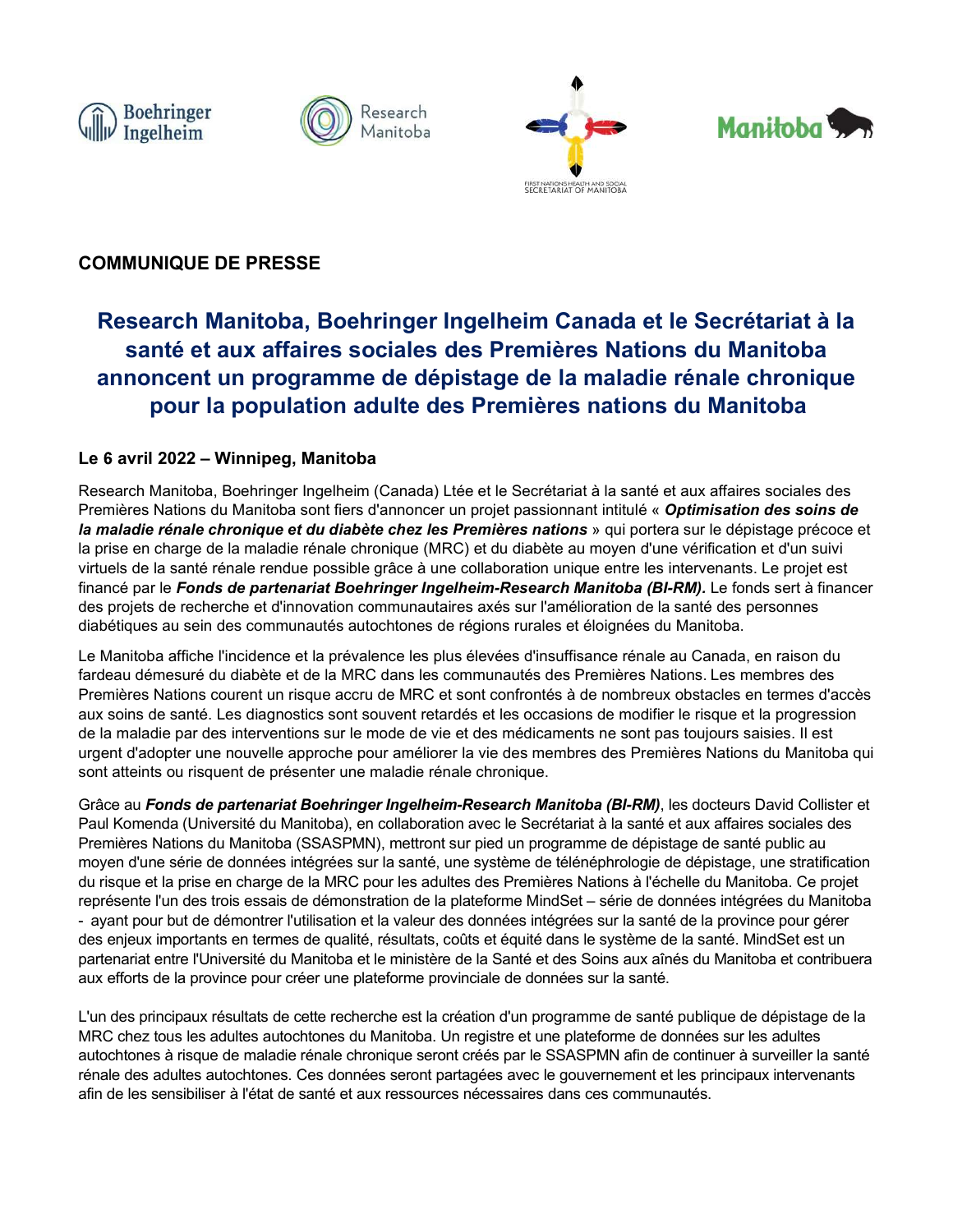Fondé sur l'approche centrée sur le patient et les soins dirigés par les autochtones, le Fonds de partenariat<br>Boehringer Ingelheim-Research Manitoba (BI-RM) s'intègre à l'initiative PATHWAYS de Boehringer Ingelheim<br>Canada Boehringer Ingelheim-Research Manitoba (BI-RM) s'intègre à l'initiative PATHWAYS de Boehringer Ingelheim Canada pour inclure aux stratégies de recherche les points de vue des dirigeants autochtones ainsi que le savoir autochtone et la participation communautaire aux stratégies. Tous les aspects de l'engagement communautaire seront réalisés en collaboration avec le SSASPMN et les partenaires patients du Manitoba ayant une expérience de vie avec la maladie rénale chronique.

« La forte prévalence de la maladie rénale chronique et du diabète au Manitoba est un enjeu de taille pour le système des soins de santé de notre province. Un partenariat unique comme celui-ci est essentiel pour trouver des solutions novatrices et efficaces à ce problème. Nous sommes fiers de nous associer à Boehringer Ingelheim (Canada) dans le cadre du Fonds de partenariat Boehringer Ingelheim-Research Manitoba (BI-RM) pour appuyer cette importante recherche. Ce partenariat stratégique avec Boehringer Ingelheim Canada et le SSASPMN offre au Manitoba l'occasion de contribuer à l'amélioration de l'état de santé des personnes atteintes de maladie rénale chronique et de diabète dans les communautés autochtones du Manitoba et de favoriser un accès plus équitable aux soins dans ces communautés », a déclaré Karen Dunlop, directrice générale de Research Manitoba.

Selon Andrea Sambati, présidente et directrice générale, Boehringer Ingelheim (Canada) Ltée, « La création de solutions de soins de santé novatrices pour tous les Canadiens fait partie de notre objectif en tant qu'entreprise au Canada. Nous sommes convaincus que la création de partenariats avec les communautés, les entreprises et les organisations autochtones nous permettra d'aider à combler les lacunes en matière de soins de santé pour tous les Canadiens. Ce partenariat avec les chercheurs et les divers intervenants permettra de combler les lacunes du système et d'offrir des soins de santé axés sur le patient, grâce à une éducation, des ressources et un soutien respectueux et culturellement adaptés aux populations autochtones, le tout dans une visée communautaire. »

Selon Leona Star, directrice de la recherche au SSASPMN, « il s'agit d'une occasion de créer une stratégie de surveillance du diabète codirigée par les Premières Nations qui respecte les principes autochtones de PCAP (propriété, contrôle, accès et possession) et qui affirme la souveraineté des données des Premières Nations par la signature d'accords de partage de l'information qui décrivent les conditions de la collecte et de l'utilisation des données des Premières Nations qui confirment le besoin urgent de s'attaquer à la prévalence élevée du diabète chez les Premières Nations du Manitoba et aux complications liées au diabète par le dépistage et l'accès aux spécialistes des soins primaires avant que les complications n'aient un impact négatif sur le bien-être des Premières Nations qui pourraient être à risque de développer le diabète. Les enfants des Premières Nations du Manitoba courent un risque 25 fois plus élevé de recevoir un diagnostic de diabète que les autres Manitobains, et nous devons commencer le dépistage à un stade plus précoce. Ce partenariat fournira les preuves nécessaires pour intervenir à un stade plus précoce, avant que les complications ne surviennent. »

« Les peuples autochtones vivant dans les régions rurales et éloignées de la province ont souvent de la difficulté à accéder aux options de diagnostic et de traitement pour des maladies telles que les maladies rénales et le diabète. Des projets novateurs comme celui-ci, qui font appel aux dirigeants autochtones pour aborder les enjeux de santé et proposer des solutions, aideront à renforcer l'autonomie des Manitobains autochtones et à optimiser les soins qui leur sont prodigués », a déclaré Alan Lagimodiere, ministre de la Réconciliation avec les Autochtones et des Relations avec le Nord.

« Ce projet déterminera la meilleure façon de mettre en marche le dépistage de la maladie rénale chronique et du diabète chez les adultes des Premières Nations vivant au Manitoba. L'objectif est d'identifier les maladies rénales à un stade précoce et d'instaurer une thérapie modificatrice de la maladie, y compris la maîtrise de la tension artérielle et les médicaments qui réduisent considérablement le risque de maladie cardiaque et d'insuffisance rénale. Nous souhaitons ainsi créer un programme de dépistage de population, semblable aux programmes de dépistage du cancer, mais mis à la disposition de toutes les personnes autochtones du Manitoba dans le but de prévenir les complications du diabète et des maladies rénales qui ont un impact négatif sur la santé et la qualité de vie », explique le Dr David Collister, néphrologue et professeur adjoint, Université du Manitoba.

Cette initiative marque une collaboration publique-privée de premier plan dans le domaine des soins de santé autochtones au Canada qui, si elle s'avère fructueuse, permettra de déterminer la façon la plus efficace de procéder au dépistage de la maladie rénale chronique dans la population des adultes des Premières Nations au Manitoba.